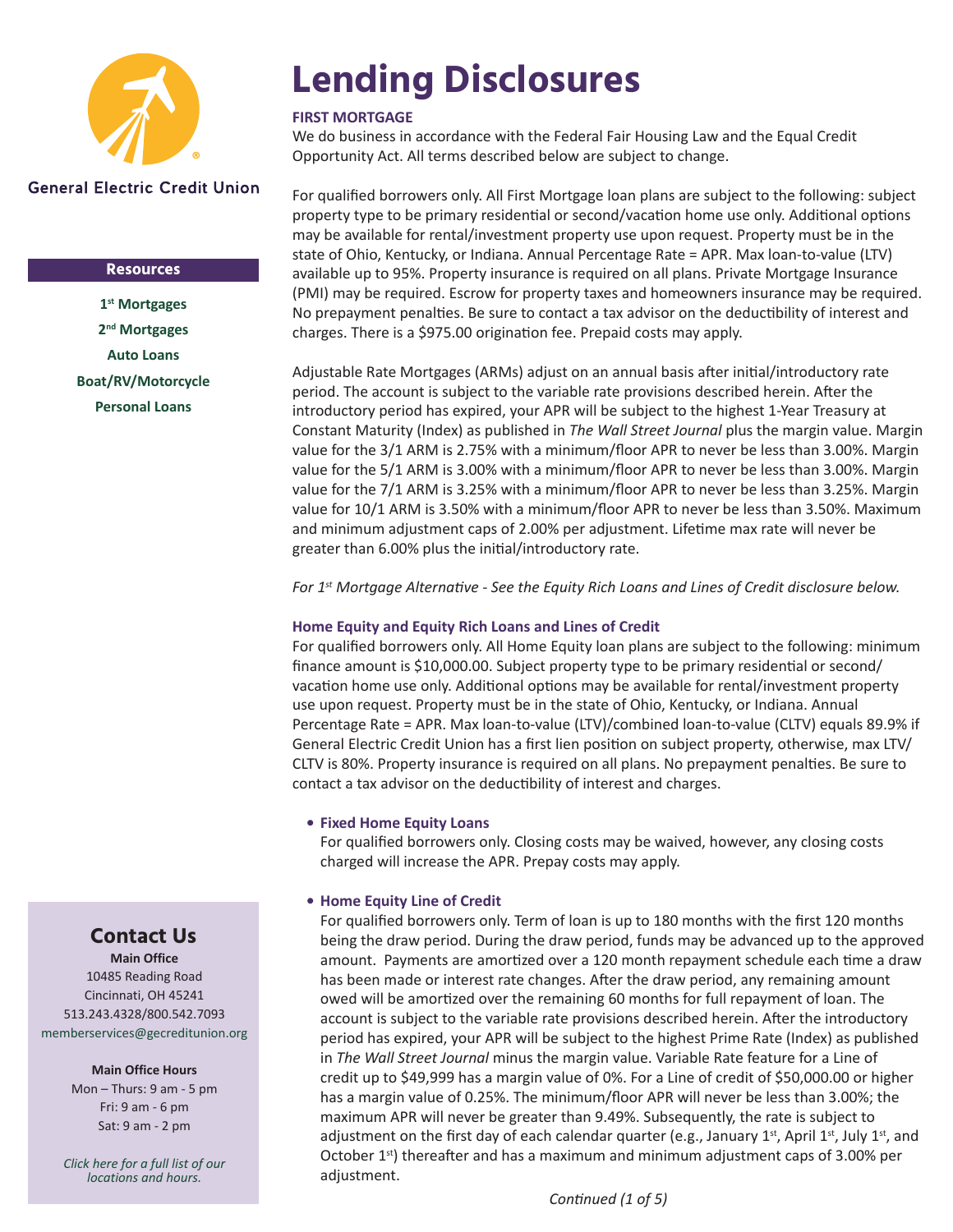

#### **Resources**

**[1st Mortgages](https://www.gecreditunion.org/home/borrowing/1st-mortgages) [2nd Mortgages](https://www.gecreditunion.org/home/borrowing/home-equity) [Auto Loans](https://www.gecreditunion.org/home/borrowing/auto-car-buying-service) [Boat/RV/Motorcycle](https://www.gecreditunion.org/home/borrowing/boat-rv-motorcycle) [Personal Loans](https://www.gecreditunion.org/home/borrowing/personal-loans)**

### **Lending Disclosures**

Contact General Electric Credit Union for the current index value, margin, discounted rate, and APR. Rate information will be provided in periodic statements after you open a line of credit. Additional Information about Home Equity Lines of Credit can be found at the Consumer Financial Protection Bureau (CFPB) by [clicking here](https://files.consumerfinance.gov/f/201401_cfpb_booklet_heloc.pdf).

#### **• Fixed Equity Rich Disclosure**

This loan is for a first lien position only. For qualified borrowers only. There is a \$975 origination fee for Equity Rich loans \$70,000 and above; a \$500 origination fee for Equity Rich loans \$40,000 to \$69,999; and a \$250 origination fee for Equity Rich Loans \$10,000 to \$39,999. Prepay costs may apply.

#### **• Equity Rich Line of Credit Disclosure**

This loan is for a first lien position only. For qualified borrowers only. Term of loan is up to 180 months with the first 120 months being the draw period. During the draw period, funds may be advanced up to the approved amount. Payments are amortized over a 120 month repayment schedule each time a draw has been made or interest rate changes. After the draw period, any remaining amount owed will be amortized over the remaining 60 months for full repayment of loan. The account is subject to the variable Rate provisions described herein. After the introductory period has expired, your APR will be subject to the highest Prime Rate (Index) as published in *The Wall Street Journal* minus the margin value. Variable Rate feature for a Line of credit up to \$49,999 has a margin value of 0%. For a Line of credit of \$50,000.00 or higher has a margin value of 0.25%. The minimum/floor APR will never be less than 3.00%; the maximum APR will never be greater than 9.49%. Subsequently, the rate is subject to adjustment on the first day of each calendar quarter (e.g., January 1<sup>st</sup>, April 1<sup>st</sup>, July 1<sup>st</sup>, and October 1<sup>st</sup>) thereafter and has a maximum and minimum adjustment caps of 3.00% per adjustment.

Contact General Electric Credit Union for the current index value, margin, discounted rate, and APR. Rate information will be provided in periodic statements after you open a line of credit. Additional Information about Home Equity Lines of Credit can be found at the Consumer Financial Protection Bureau (CFPB) by [clicking here](https://files.consumerfinance.gov/f/201401_cfpb_booklet_heloc.pdf).

#### **VEHICLE LOANS**

APR = Annual Percentage Rate. APR will vary if the loan is signed at a partner dealer location. Offer good for qualified borrowers on new loans and refinances from other institutions only. 100% financing available to qualified borrowers.

As low as 3.99% APR available for 01 to 63 months on 2019 and newer models. A sample repayment schedule is: 63 monthly payments of \$17.65 per \$1,000 borrowed.

As low as 4.69% APR available for 64 to 75 months on 2019 and newer models. A sample repayment schedule is: 75 monthly payments of \$15.44 per \$1,000 borrowed.

As low as 5.69% APR available for 76 to 84 months on 2019 and newer models. A sample repayment schedule is: 84 monthly payments of \$14.50 per \$1,000 borrowed. Minimum loan amount is \$18,000.

As low as 4.99% APR available for 01 to 63 months on 2016 through 2018 models. A sample repayment schedule is: 63 monthly payments of \$18.12 per \$1,000 borrowed.

As low as 5.19% APR available for 64 to 75 months on 2016 through 2018 models. A sample repayment schedule is: 75 monthly payments of \$15.68 per \$1,000 borrowed.

### **Contact Us**

**Main Office** 10485 Reading Road Cincinnati, OH 45241 513.243.4328/800.542.7093 [memberservices@gecreditunion.org](mailto:memberservices%40gecreditunion.org?subject=)

#### **Main Office Hours**

Mon – Thurs: 9 am - 5 pm Fri: 9 am - 6 pm Sat: 9 am - 2 pm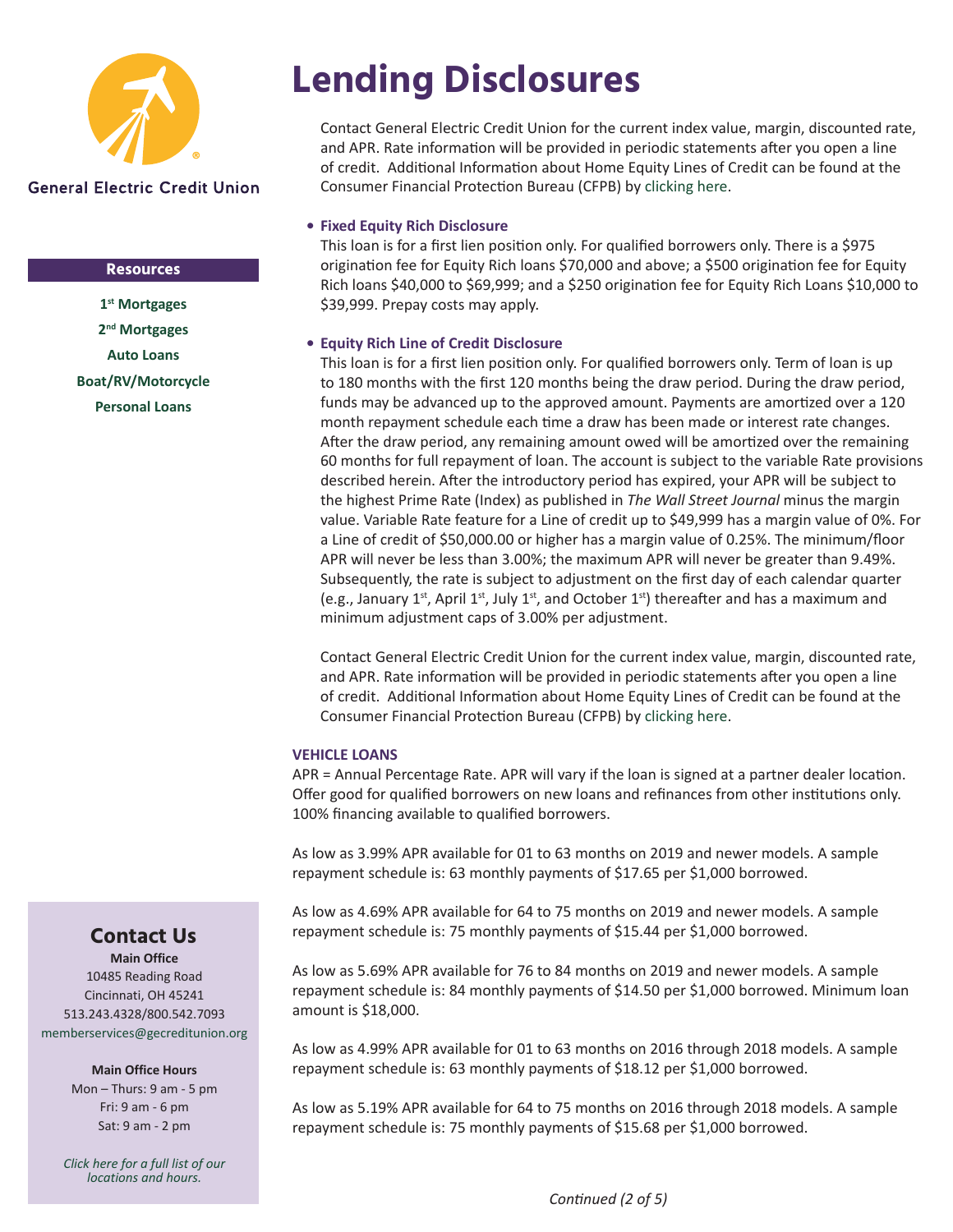

#### **Resources**

**[1st Mortgages](https://www.gecreditunion.org/home/borrowing/1st-mortgages) [2nd Mortgages](https://www.gecreditunion.org/home/borrowing/home-equity) [Auto Loans](https://www.gecreditunion.org/home/borrowing/auto-car-buying-service) [Boat/RV/Motorcycle](https://www.gecreditunion.org/home/borrowing/boat-rv-motorcycle) [Personal Loans](https://www.gecreditunion.org/home/borrowing/personal-loans)**

# **Lending Disclosures**

As low as 6.89% APR available for 76 to 84 months on 2016 through 2018 models. A sample repayment schedule is: 84 monthly payments of \$15.09 per \$1,000 borrowed. Minimum loan amount is \$18,000.

As low as 4.99% APR available for 01 to 63 months on 2015 and older models. A sample repayment schedule is: 63 monthly payments of \$18.12 per \$1,000 borrowed.

As low as 5.19% APR available for 64 to 75 months on 2012 through 2015 models. A sample repayment schedule is: 75 monthly payments of \$15.68 per \$1,000 borrowed. Minimum loan amount is \$10,000, model years 2012 and newer only.

Contact General Electric Credit Union for a copy of the complete disclosure and billing rights.

#### **PERSONAL LOANS**

#### **Secured Personal Loans**

APR = Annual Percentage Rate. These rates may vary. Offer good for qualified borrowers on new loans and refinances from other institutions only. Additional 1% may be added to the rate for every 20% over the LTV limit.

Certificate rate plus 3% APR available for up to 120 months on 100% certificate secured loans. If the certificate rate is 5.43% then the rate for the loan will be 8.43%. A sample repayment schedule is: 120 monthly payments of \$12.42 per \$1,000 borrowed.

As low as 4.99% APR available for 01 to 63 months on 2019 and newer models. A sample repayment schedule is: 63 monthly payments of \$18.12 per \$1,000 borrowed.

As low as 5.69% APR available for 64 to 75 months on 2019 and newer models. A sample repayment schedule is: 75 monthly payments of \$15.92 per \$1,000 borrowed.

As low as 6.69% APR available for 76 to 84 months on 2019 and newer models. A sample repayment schedule is: 84 monthly payments of \$15.59 per \$1,000 borrowed. Minimum loan amount is \$18,000.

As low as 5.99% APR available for 01 to 63 months on 2016 through 2018 models. A sample repayment schedule is: 63 monthly payments of \$18.59 per \$1,000 borrowed.

As low as 6.19% APR available for 64 to 75 months on 2016 through 2018 models. A sample repayment schedule is: 75 monthly payments of \$16.16 per \$1,000 borrowed.

As low as 7.89% APR available for 76 to 84 months on 2016 through 2018 models. A sample repayment schedule is: 84 monthly payments of \$15.59 per \$1,000 borrowed. Minimum loan amount is \$18,000.

As low as 5.99% APR available for 01 to 63 months on 2015 and older models. A sample repayment schedule is: 63 monthly payments of \$18.59 per \$1,000 borrowed.

As low as 6.19% APR available for 64 to 75 months on 2012 through 2015 models. A sample repayment schedule is: 75 monthly payments of \$16.16 per \$1,000 borrowed. Minimum loan amount is \$10,000, model years 2012 and newer only.

Contact General Electric Credit Union for a copy of the complete disclosure and billing rights.

### **Contact Us**

**Main Office** 10485 Reading Road Cincinnati, OH 45241 513.243.4328/800.542.7093 [memberservices@gecreditunion.org](mailto:memberservices%40gecreditunion.org?subject=)

#### **Main Office Hours**

Mon – Thurs: 9 am - 5 pm Fri: 9 am - 6 pm Sat: 9 am - 2 pm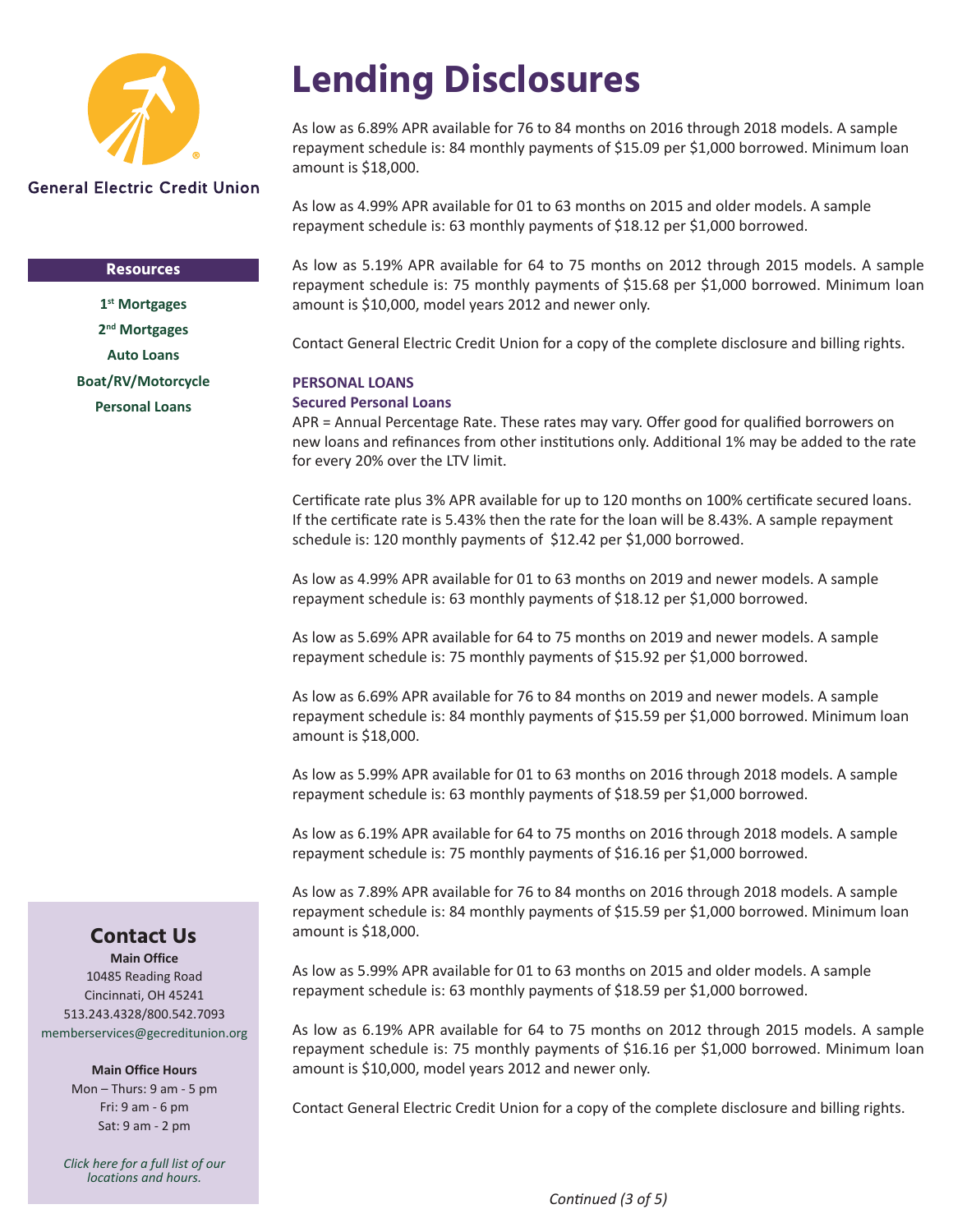

#### **Resources**

**[1st Mortgages](https://www.gecreditunion.org/home/borrowing/1st-mortgages) [2nd Mortgages](https://www.gecreditunion.org/home/borrowing/home-equity) [Auto Loans](https://www.gecreditunion.org/home/borrowing/auto-car-buying-service) [Boat/RV/Motorcycle](https://www.gecreditunion.org/home/borrowing/boat-rv-motorcycle) [Personal Loans](https://www.gecreditunion.org/home/borrowing/personal-loans)**

## **Lending Disclosures**

#### **Unsecured Personal Loans**

APR = Annual Percentage Rate. These rates may vary. Offer good for qualified borrowers on new loans and refinances from other institutions only. Rates valid on loans up to \$10,000, rate will increase 1% for every \$5,000 over \$10,000.

As low as 7.75% APR available for up to 24 months on unsecured loans. A sample repayment schedule is: 24 monthly payments of \$45.26 per \$1,000 borrowed.

As low as 8.75% APR available for 25 to 60 months on unsecured loans. A sample repayment schedule is: 60 monthly payments of \$20.72 per \$1,000 borrowed.

Contact General Electric Credit Union for a copy of the complete disclosure and billing rights.

#### **Hardship Emergency Loan Program (HELP)**

18.00% APR available for up to 6 months up to \$1,000.00. A sample repayment schedule is: 6 monthly payments of \$175.40 for \$1,000.00 borrowed. Available after 90 days of membership. Maximum of 3 HELP Loans in a rolling 12 month period, however, any open HELP Loan must be paid in full prior to opening a new HELP Loan.

Contact General Electric Credit Union for a copy of the complete disclosure and billing rights.

#### **Anytime Line of Credit (ALOC)**

The Anytime Line of Credit limits will range from \$500 - \$50,000. The rate is variable and adjusts with the Prime Rate. The Prime Rate is from the *Wall Street Journal*; currently 4.75% as of 6/17/2022. There is a minimum rate of 6% and maximum of 18%. Credit will be reviewed annually and the rate will adjust according to the member's credit score at the time of review. Payments are 1.5% of the balance; for example, \$15.00 for every \$1,000 borrowed, subject to a minimum payment requirement of \$25.00. The due date will be on the last day of each month, no exceptions; only able to pay ahead one month.

Contact General Electric Credit Union for a copy of the complete disclosure and billing rights.

#### **FIXED MARINE LOANS**

APR = Annual Percentage Rate. APR will vary if the loan is signed at a partner dealer location. Offer good for qualified borrowers on new loans and refinances from other institutions only. 100% financing available to qualified borrowers.

As low as 6.49% APR available for 00 to 180 months on models \$75,000 and above. A sample repayment schedule is: 180 monthly payments of \$8.73 per \$1,000 borrowed.

As low as 5.24% APR available for 00 to 180 months on models \$25,000 to \$74,999.99. A sample repayment schedule is: 180 monthly payments of \$8.06 per \$1,000 borrowed.

As low as 4.99% APR available for 00 to 84 months on models \$10,000 to \$24,999.99. A sample repayment schedule is: 84 monthly payments of \$14.16 per \$1,000 borrowed.

As low as 4.99% APR available for 00 to 72 months on models up to \$9,999.99. A sample repayment schedule is: 72 monthly payments of \$16.14 per \$1,000 borrowed.

Contact General Electric Credit Union for a copy of the complete disclosure and billing rights.

### **Contact Us**

**Main Office** 10485 Reading Road Cincinnati, OH 45241 513.243.4328/800.542.7093 [memberservices@gecreditunion.org](mailto:memberservices%40gecreditunion.org?subject=)

#### **Main Office Hours**

Mon – Thurs: 9 am - 5 pm Fri: 9 am - 6 pm Sat: 9 am - 2 pm